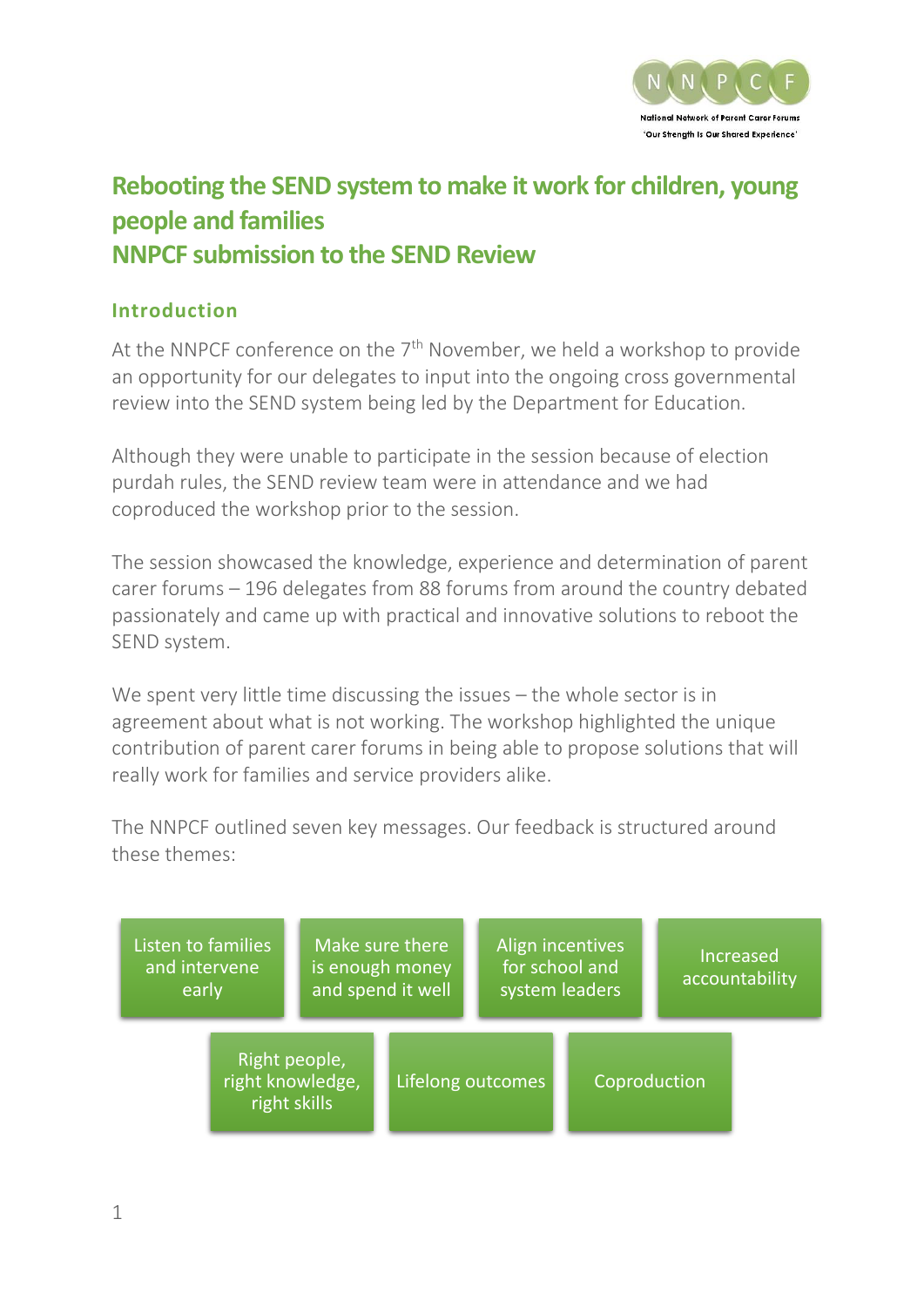

# **Listen to families and intervene early**

The 2014 reforms placed the voice of children, young people and families with SEND at the heart of decision making. A lack of joined up working and dysfunctional behaviour from providers and commissioners has meant that this does not happen in too many cases.

Because families are not heard early, concerns become problems and problems become crises. This leads to untold damage to families who sometimes have to wait for years before services intervene. This may be because needs don't meet arbitrary thresholds, sometimes policy says the child needs to be 2 years behind before some services act or because many schools and local authorities insist on 3 cycles of plan, do review before escalating.

*"Spend the money early. Don't wait until concerns become problems and problems become crises."*

*"Not everything has to lead to an EHCP simply because there isn't anything before that."*

*"Early intervention in schools without a diagnosis."*

*"Listen to families. Parents know their kids the best!"*

### **Listening to families**

- New process / mechanism for schools, local authorities and community services to respond to parental views
- Fund information services for families effectively families need to know their rights, services that are available and how to navigate what is an often complex system. This means local offer, SENDIAS, keyworkers

#### **Early intervention**

• Spend more (and a greater proportion) of money on early help and design performance measurement metrics to encourage it. The key services that are mentioned time and time again are educational psychologists, speech and language therapy, occupational therapy and CAMHs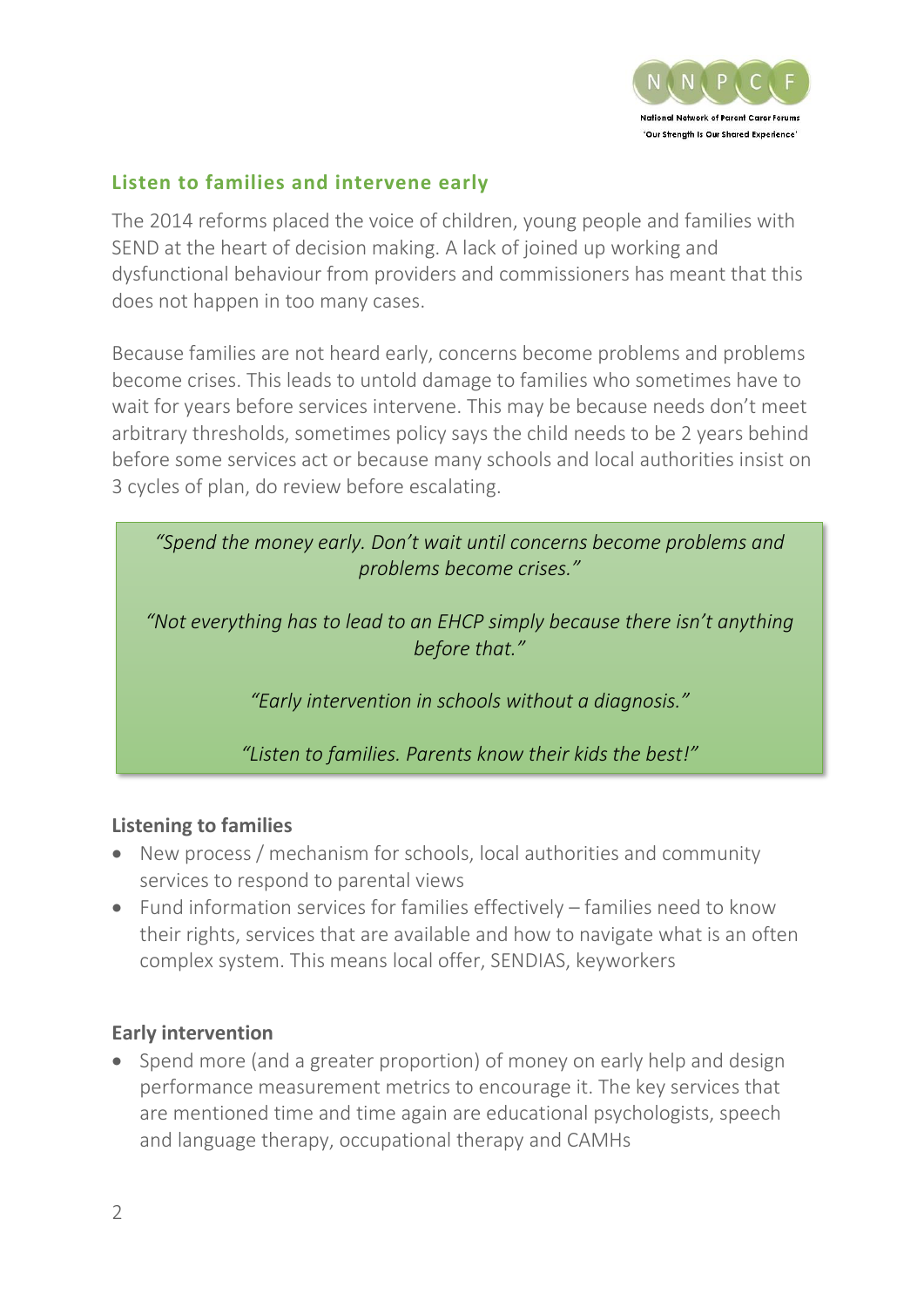

- Mandated waiting times for more community services (e.g. SALT, sensory OT)
- Requirement for all local areas to review their early help offer and its effectiveness each year with PCFs
- Greater emphasis on the graduated response more focus from inspectors and more training for practitioners. Help should start even before SEN support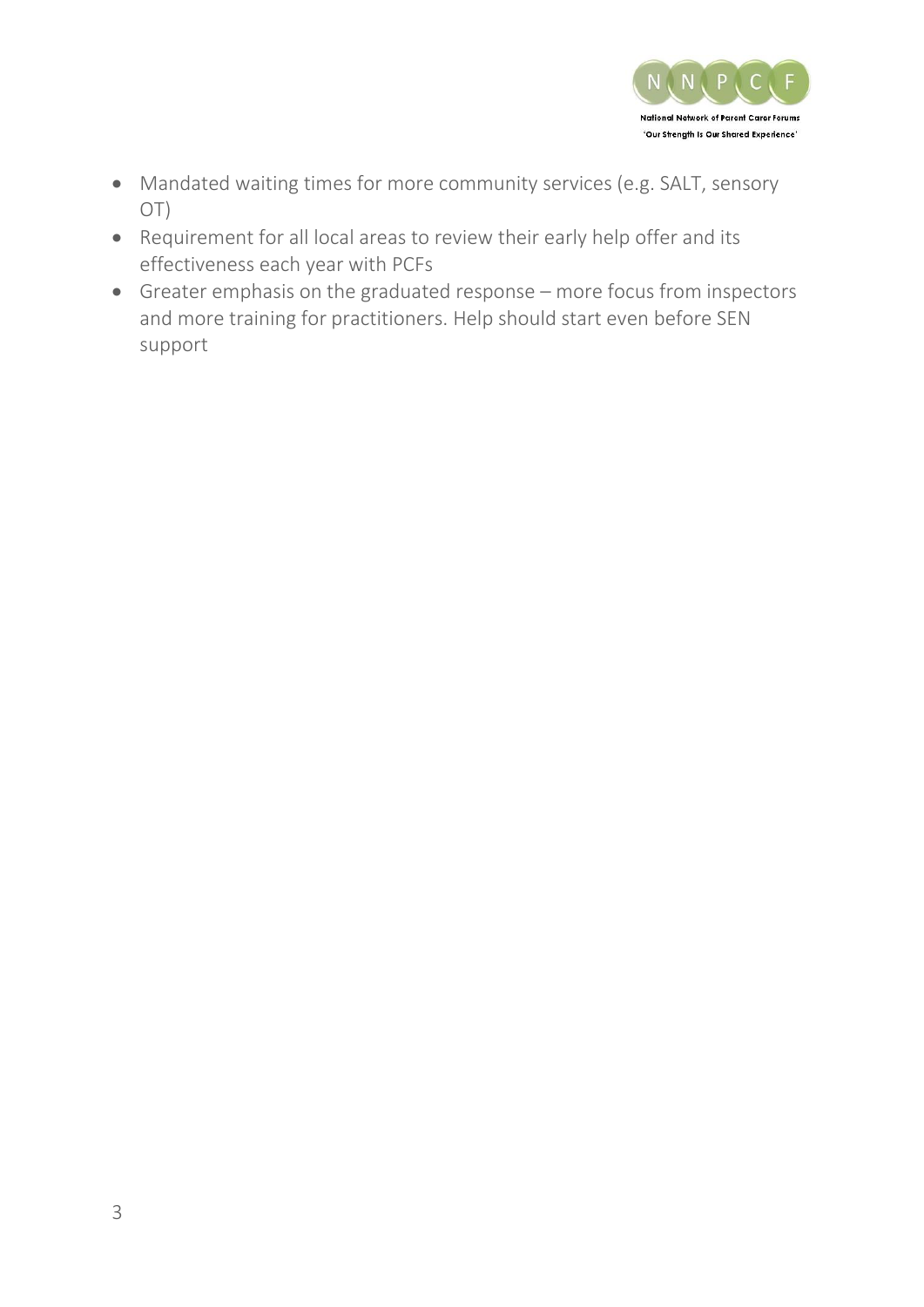

# **Make sure there is enough money and spend it well**

For many areas, since the Children and Families Act became law, there simply hasn't been enough money in the system to deliver the support that families need. The announcement of some extra funding for the high needs funding block for the 2020-21 year, goes some way to alleviate this issue but this needs to be extended to future years and to other sectors that SEND families rely in such as Health and Children's social care to be have the greatest impact.

In addition, the funding that is in the system has not been used effectively.n a survey of parent carer forums in December 2018, only one third reported that they thought that their local area had a good understanding of the needs of the local population. Only 12% had shared priorities and so few areas were using the money that is in the system in a co-ordinated and targeted way.

### *"Make it transparent"*

*"Make people think about the total cost to the public purse, not just their own budget"*

### **Ensure that there are sufficient funds**

- The recent uplift to high needs funding in education is very welcome. This must be maintained and increased as necessary
- However, more money is also needed in children's social care services
- The NHS Long Term Plan must ensure that the SEND workstream is given the right priority and is resourced properly
- Similarly, at a regional and local level, NHSE must ensure that SEND services get a high priority and appropriate funding from CCGs and STPs

### **Better understanding of needs and shared priorities**

- Compel local areas to work in a joined-up way:
	- o Shared understanding of local need (SEND JSNA)
	- o Shared priorities and outcomes
	- o Publish joint commissioning plans

#### **Stop short-term decision making**

- Clear mandate from DfE and NHSE about "who pays for what"
- Increased transparency and accountability around how the money is spent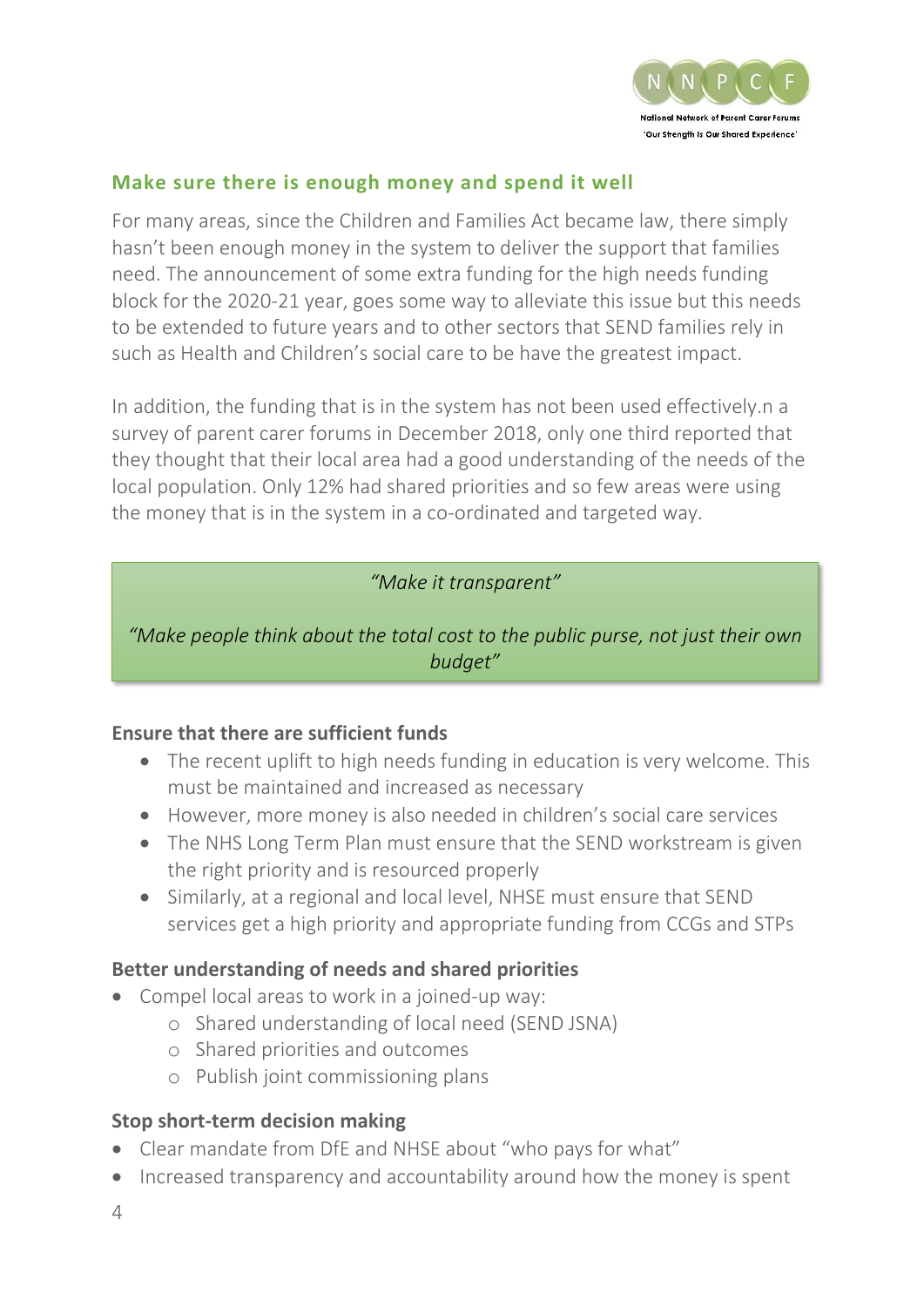

- o schools publish how they use their notional SEND budget (mirroring pupil premium)
- o Schools to remain financially responsible for children off-rolled or excluded
- Ring fence money for SEND
- Requirement to look at total (long term) cost to the public purse not just individual budgets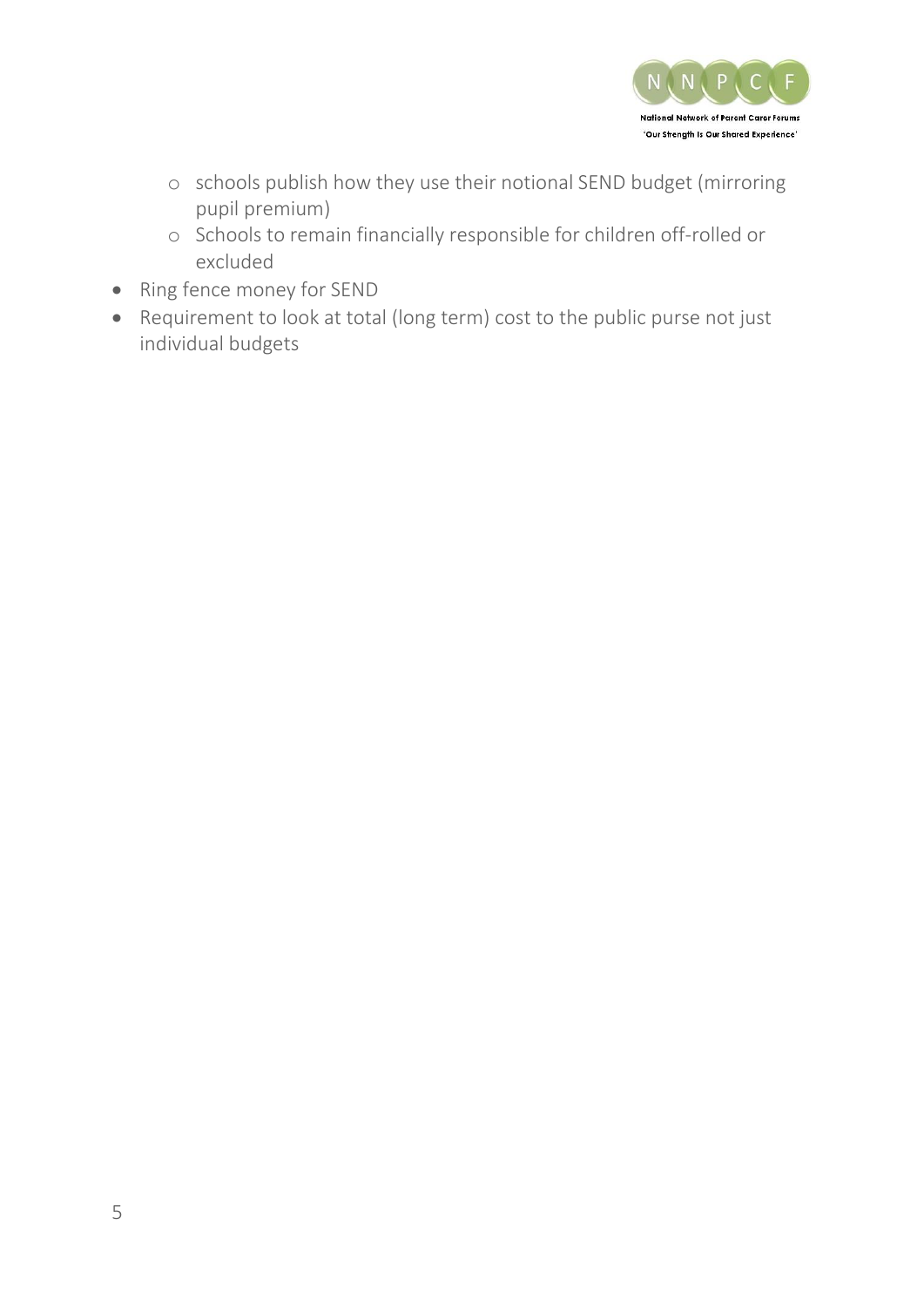

# **Align incentives for school and system leaders**

School and system leaders have been receiving mixed messages from government and inspectors. Many of the incentives are not well aligned with the SEND agenda which encourages and enables system leaders to adopt practices that are not inclusive.

Examples of this include disincentive to enrol pupils with SEND and identify SEND in mainstream schools if the costs of provision is going to be less than £6000, the academic focus of progress 8 measures.

Finally, the Department for Education has itself been perceived to be pursuing a "split" agenda – on one hand promoting inclusion and support, on the other hand having a focus on behaviour and discipline. DfE needs to speak with "one voice."

*"Schools apply punishment instead of making reasonable adjustments"*

*"All departments need to sing from the same hymn-sheet"*

*"Funding is not clearly identified and protected"*

### **Greater transparency**

- Greater transparency of notional SEN budget
- Monitoring and publication of schools' treatment of children with SEND e.g. %age of children with SEN in schools compared to local population, attendance, attainment, exclusion rates, part-time timetables, children in isolation.
- More flexibility / different measures to assess progress of children and young people with SEND. Not just progress 8 which is very academically focused e.g. holistic outcomes not just academic
- "Kite mark" for inclusive schools

# **Inspection and intervention**

- Greater powers for local authorities to intervene in local schools
- Monitor impact of new Ofsted schools' inspection framework
- Real consequences for unlawful exclusions of children with SEND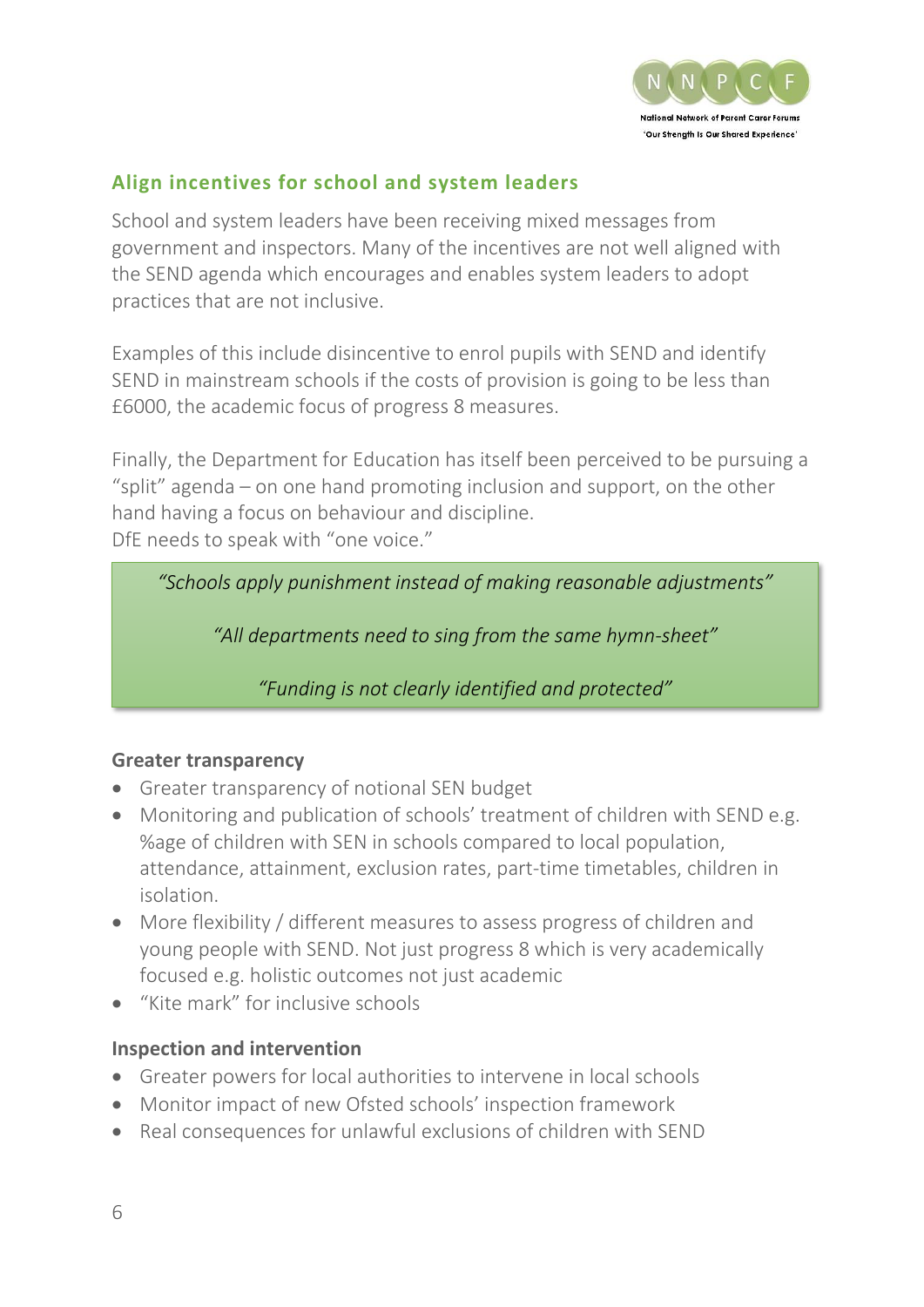

# **Increased accountability**

Parent carer forums frequently report frustrations with system leaders who are not complying with either the spirit or the letter of the SEND regulations. They report unlawful practices such as blanket policies, a failure to coproduce when making decisions and SEND and many statutory services badly organised, funded and delivered.

Local authorities report that they have few levers to intervene in schools that they know are not behaving in an inclusive fashion

Moreover, individual families report that their concerns are too frequently dismissed, their children excluded from schools, mandated services not delivered. Too often families report having to go to the brink of tribunal before their valid concerns are addressed.

There appear to be few consequences for leaders in these cases. We would like to see stronger accountability across the system and greater consequences for failure.

*"Learn from accountability process for safeguarding"*

*"No school can be good or outstanding unless it is good or outstanding for SEND"*

*"Local Authorities must be responsible for all children and young people with SEND and must have the powers to fulfil those responsibilities."*

- More consequences for poor performance in SEND and leaders must be held to account (similar to safeguarding)
- Local authorities need more powers to hold all educational settings to account for SEND
- The powers of the SEND tribunal extended to make binding judgements on health and social care services
- More use of experts by experience (including parent carer forums) on inspection teams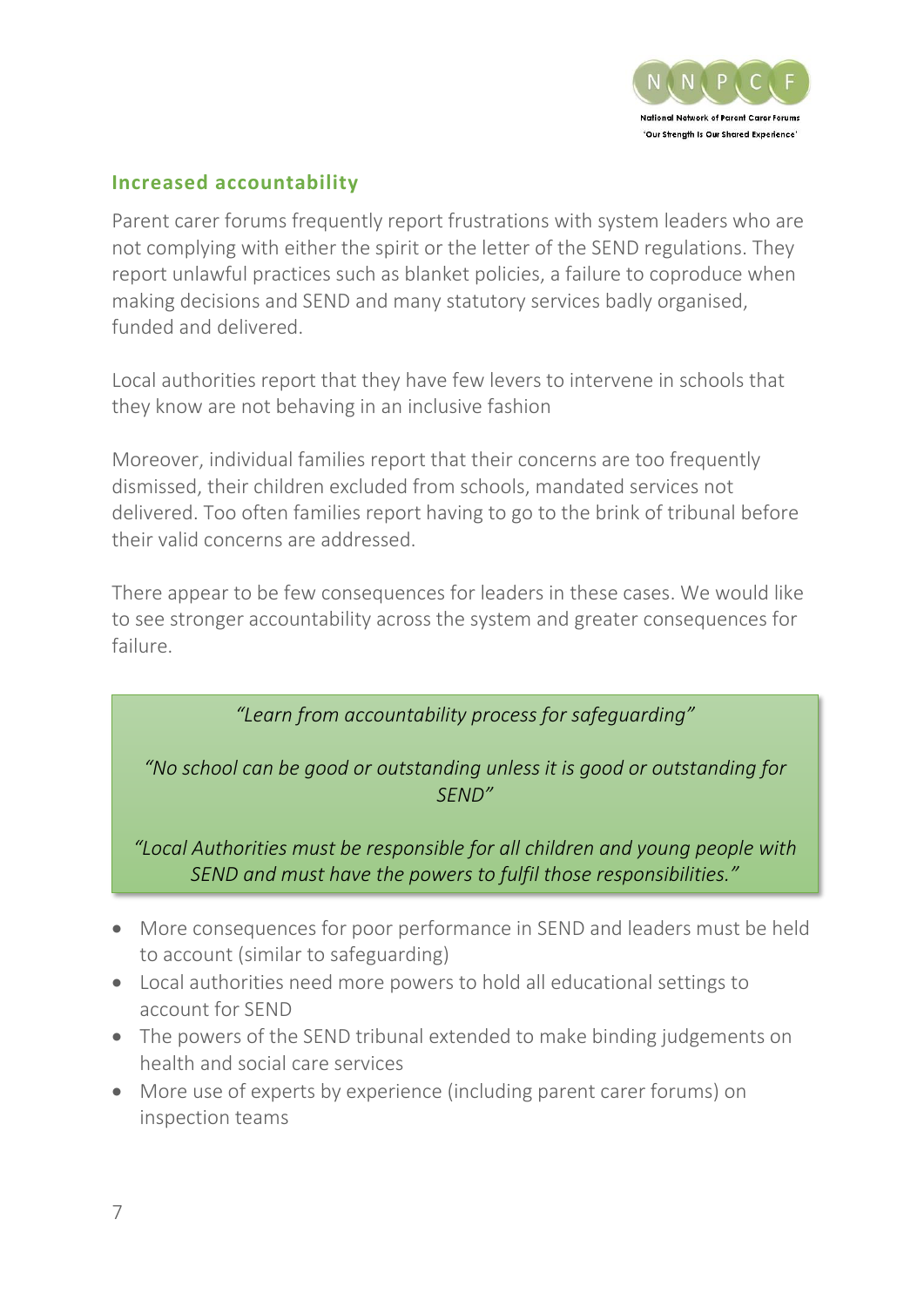

# **Right people, right knowledge, right skills**

Families tell us that too often, individual staff are not supported and equipped to deliver what is required of them. This is not only in relation to their knowledge of the legal requirements of the SEND system but also with regards to the cultural changes that need to be made with regards to coproduction with families – too many practitioners still regard their primary role as gatekeeping resources.

The workforce that supports SEND is large and diverse. For example, although there is an ambition for every teacher to be a teacher of SEND, little has been done to embed this across the system. Many SEND case workers are not properly trained and the Health sector is so diverse, they often struggle to work in an integrated, outcomes focused way.

*"Better CPD and initial core training about SEND"*

*"Stop trying to slot all children and into existing systems -should be outcome focused based on the wants and needs of the children and young people"*

*"Consider all needs – physical, mental and educational."*

- An integrated workforce development strategy across education, health and social care services.
- This should include:
	- o The law and regulations
	- o Soft skills and disability awareness
	- o Culture and attitude
	- o Effective coproduction
	- o An outcomes focus
- SEND training should not be regarded as niche. Leaders and practitioners need to understand that addressing SEND effectively will address the needs of the most vulnerable sections of society such as young offenders, pupil premium children, safeguarding. SEND awareness and training needs to be built into all these connected areas.
- Leadership and strategic planning training for all system leaders
- Co-delivered by parent carer forums to everyone involved in the SEND system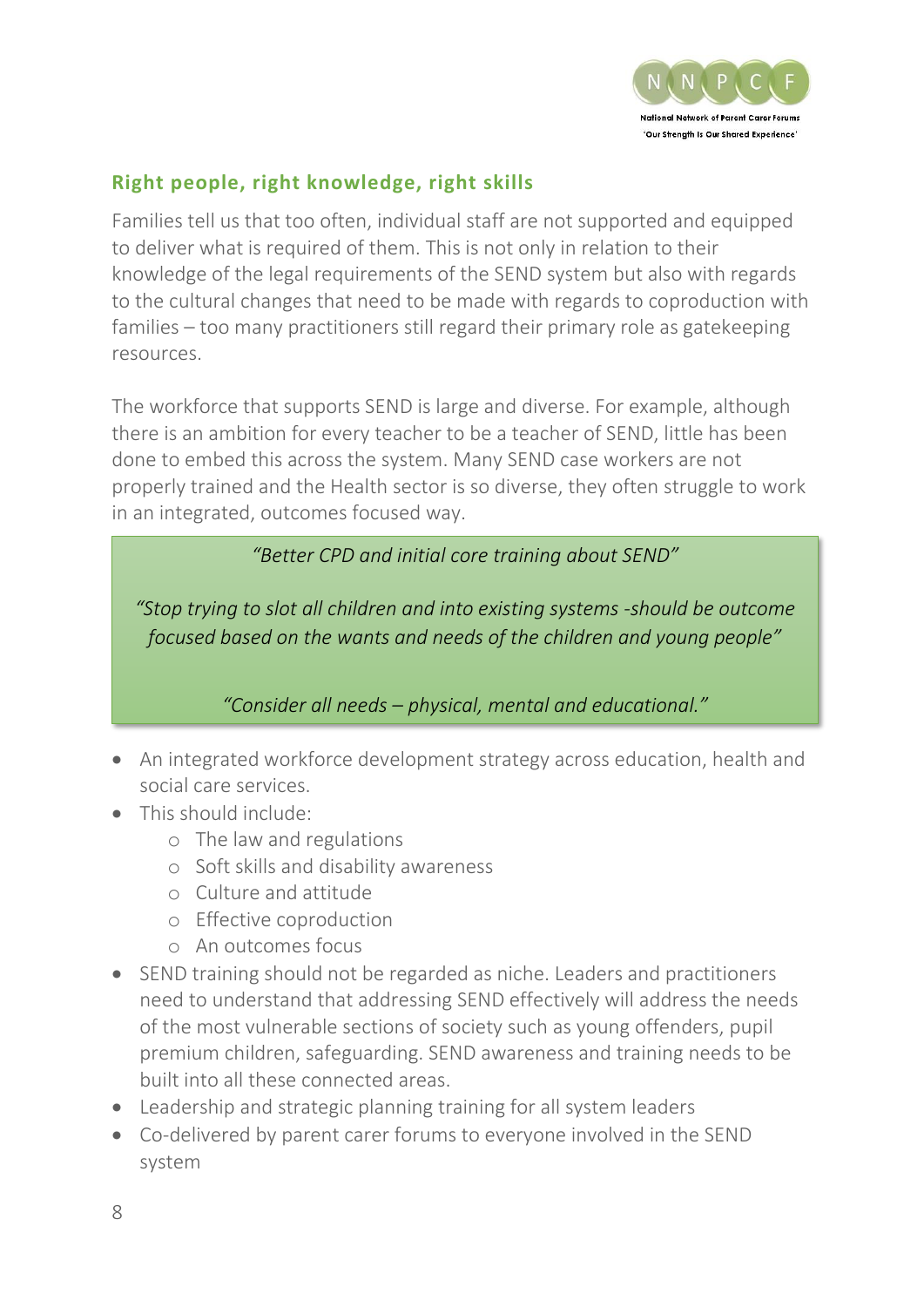

# **Lifelong outcomes**

Families describe their young people approaching school leaving age as "the cliff edge". Upon leaving school, the offer from many local areas is not clear. Families are unable to see how the services and provision available will deliver the best possible outcomes for their young people. Part time education provision for their young person (often only 3 days a week) is a major concern. Families report that frequently that there is no or inadequate provision on offer for the other days. For some families this can result in parents having to stop or reduce paid employment.

Parent carer forums report that opportunities for employment, community inclusion and independent living are very limited.

Families are often thought to be behaving "irrationally" when insisting on young people remaining in education post 19. In the absence of a meaningful alternative, families will fight to hang onto what they know works.

*"Ask the young person, ask them young, ask them often, ask people who support the young person."*

*"Have conversations about what is possible not what isn't possible."*

### **Better planning and prioritisation**

- Greater understanding of the 16-25 cohort as a part of the Joint Strategic Needs Assessment (JSNA) and joined up plans for their needs across the four Preparing for Adulthood (PfA) outcomes
- Gather and publish key employment and destination data from local areas
	- o E.g. Access to work, supported internships, work experience in schools, outcomes when 25
- Create and commission local provider collaboratives to bring together different agencies to joint understand and meet need
- Greater drive on the disability confident scheme and a greater focus on the sustainability of employment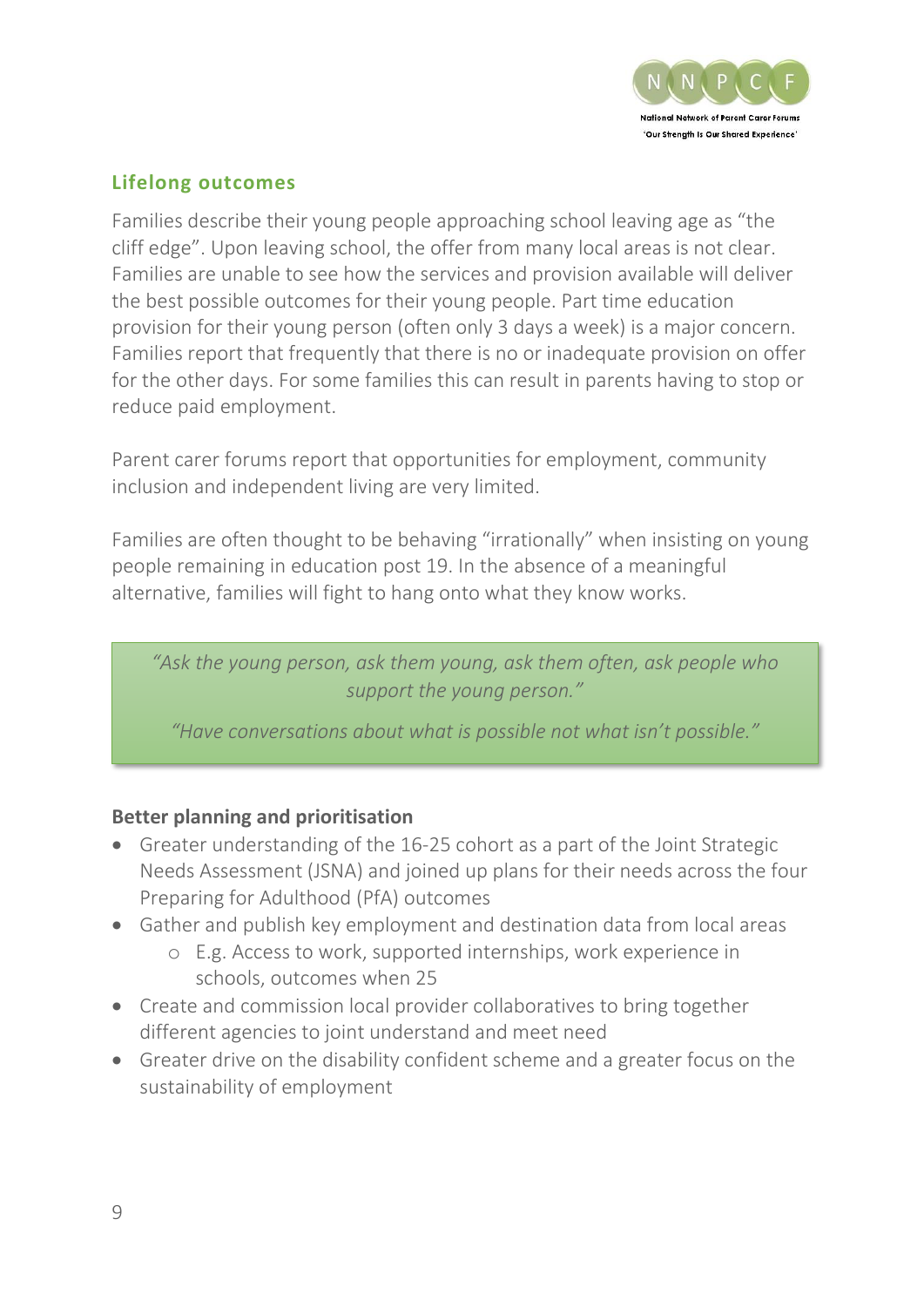

# **More flexible, person centred practice**

- A new multi-agency transition plan for those young people leaving education. This would include clear goals and support across the four PfA outcomes. For those seeking employment consider a new vocational support plan that details the support a young person needs to access work, training and volunteering (maybe an EHCEP?)
- More creative use of personal budgets to access vocational activities
- More flexible assessment of suitability for vocational courses for young people with SEN (not just the EHCP exemption for maths and English)
- Clearer guidance on ceasing EHCPs and ensure that local areas know the requirement to put in place 5 day provision, not just 3 day college courses
- Mandate colleges to offer more suitable, person-centred courses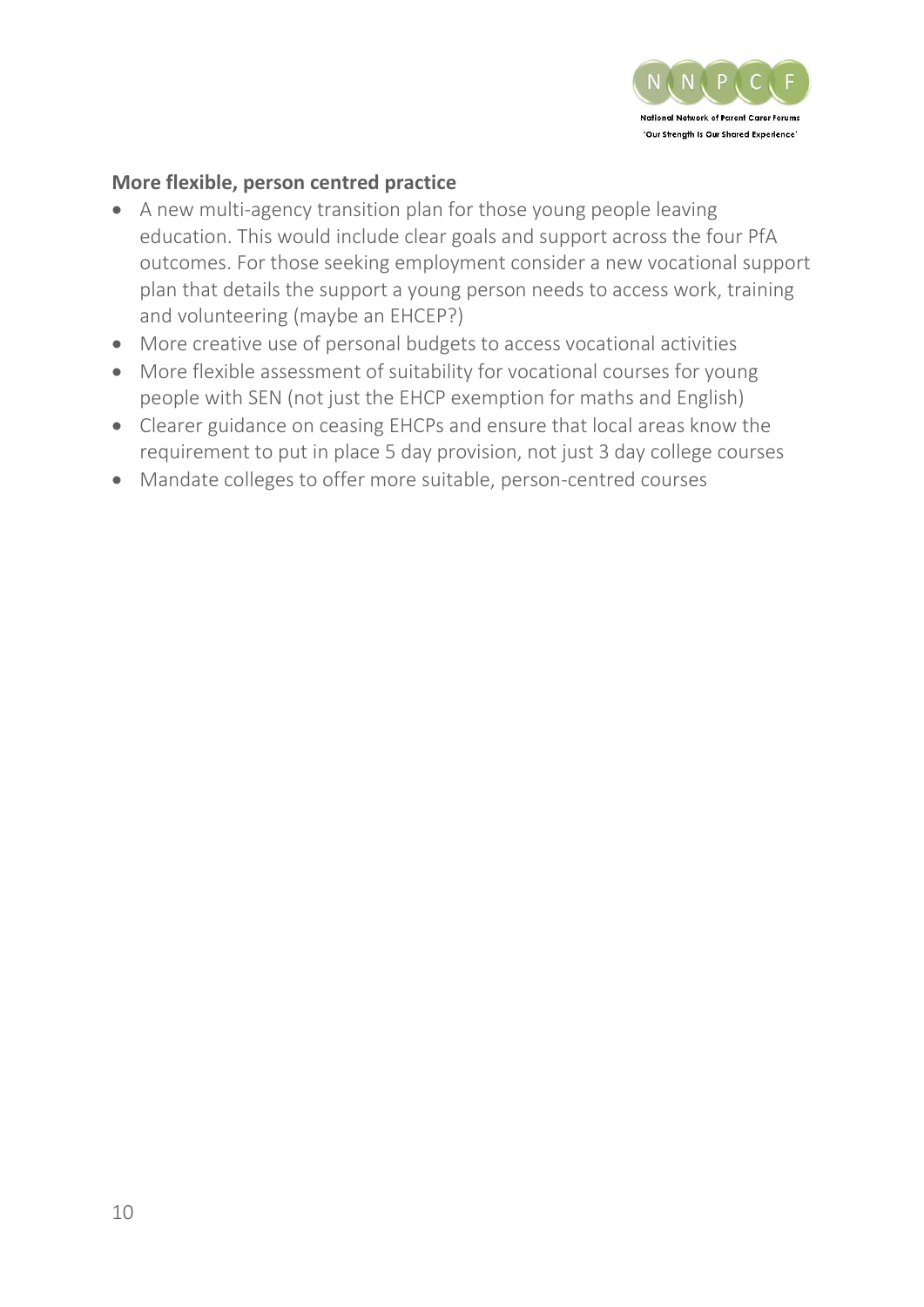

# **Coproduction**

The quality and extent of coproduction is still too patchy across the system. Strategic and individual coproduction is the cornerstone of the 2014 legislation and is still not the norm across the system.

Too many forums still report that changes to provision and services are imposed on them without any notice let alone conversation. Future plans are not discussed or shared and that engagement is too often tokenistic.

All too often, individual families report that their concerns are not heard and soon escalate into problems and crises. Coproduction is the key to effective early intervention and the effective allocation and use of resources.

*"All people round table properly informed as early as possible to level playing field"*

*"Health is still top down and not coproduced -can't' always get reps on boards"*

- We need a single, clear and unambiguous definition of coproduction that is understood and adopted by all areas of the SEND sector aged 0-25. The National Association for Partnership Working provides an opportunity to develop this for the SEND sector.
- This should include both individual and strategic coproduction
- We need a consistent way of assessing and benchmarking how effective coproduction is in a particular area or service
- Leaders should be accountable and coproduction embedded into everything an organisation does
- Develop coproduction charters for all local areas that are co-produced by all parties - education, social care & health; children & adult services; and parents & young people
- Health is still behind on coproduction. A significant culture change is required to move away from the " Medical Model" to a more open, personcentred one with a willingness to involve and listen to all stakeholders – parent carer forums report that they cannot get seats at the right tables and there is little funding from health. Too often health "participation" is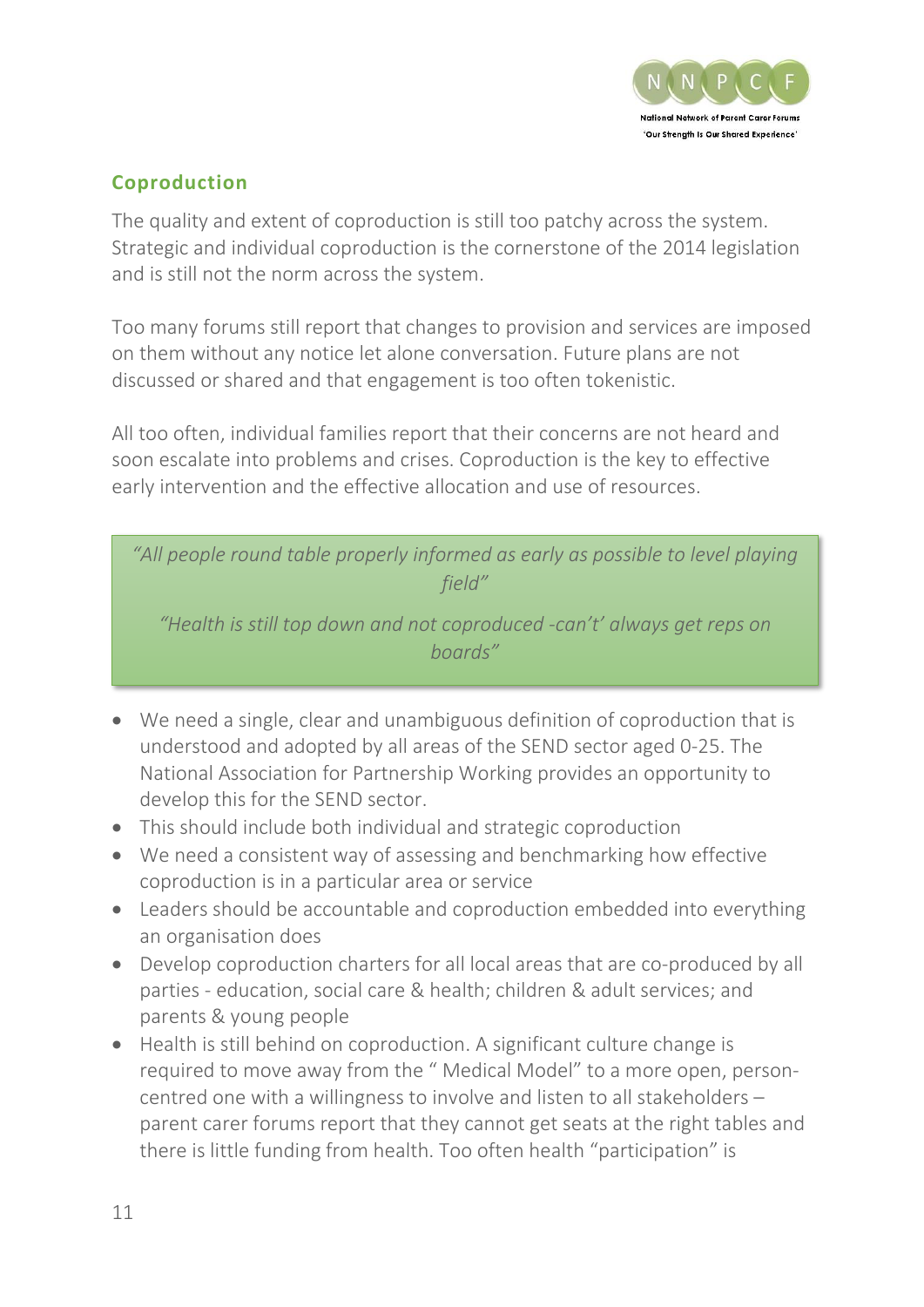

tokenistic and involves just one person appointed to a board who may not have the support or mechanisms to represent the whole community